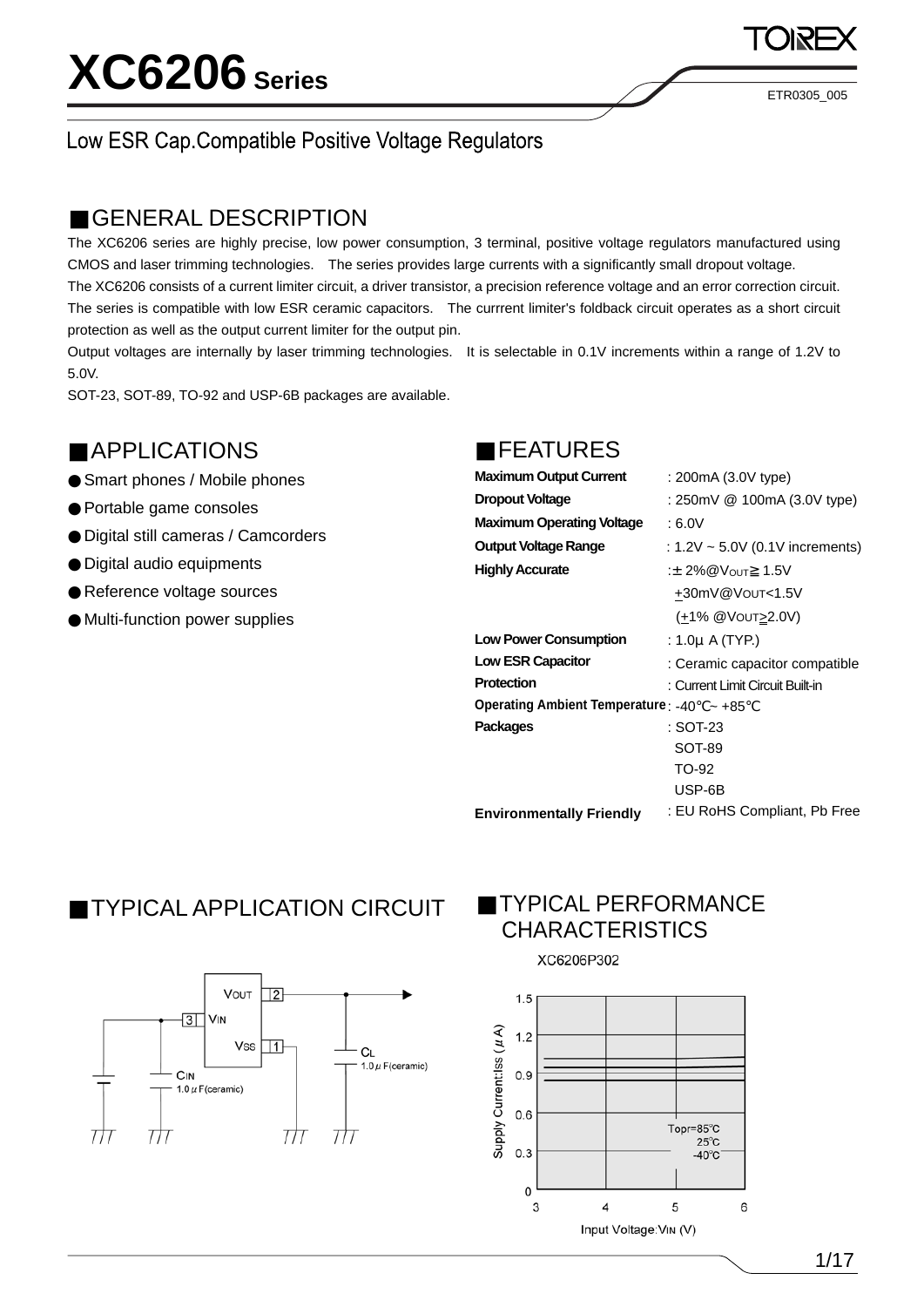## PIN CONFIGURATION





package should be solder-plated in recommended mount pattern and metal masking so as to enhance mounting strength and heat release. If the pad needs to be connected to other pins, it should be connected to the pin number 4  $(V_{IN})$ .



## PIN ASSIGNMENT

|               | <b>PIN NUMBER</b>        |         |                          | <b>PIN NAME</b>       | <b>FUNCTIONS</b> |
|---------------|--------------------------|---------|--------------------------|-----------------------|------------------|
| <b>SOT-23</b> | SOT-89                   | USP-6B  | TO-92                    |                       |                  |
|               |                          |         |                          | <b>Vss</b>            | Ground           |
|               |                          |         |                          | <b>V<sub>IN</sub></b> | Power Input      |
|               | 3                        |         | 3                        | Vout                  | Output           |
| -             | $\overline{\phantom{a}}$ | 1, 3, 5 | $\overline{\phantom{0}}$ | <b>NC</b>             | No Connection    |

## PRODUCT CLASSIFICATION

Ordering Information

 $XCG206P$  (\*1)

| <b>DESIGNATOR</b> | <b>ITEM</b>    | <b>SYMBOL</b>  | <b>DESCRIPTION</b>                                       |
|-------------------|----------------|----------------|----------------------------------------------------------|
|                   | Output Voltage | $12 - 50$      | e.g. Vout: 3.0V<br>$=3, =0$                              |
|                   | Accuracy       | $\overline{2}$ | $\pm$ 2% (V <sub>OUT</sub> 1.5V), $\pm$ 30mV (VOUT<1.5V) |
|                   |                |                | $+1\%$ (VOUT 2.0V)                                       |
|                   |                | MR.            | SOT-23 (3,000/Reel)                                      |
|                   |                | MR-G           | SOT-23 (3,000/Reel)                                      |
|                   | Packages       | PR.            | SOT-89 (1,000/Reel)                                      |
|                   |                | PR-G           | SOT-89 (1,000/Reel)                                      |
|                   |                | DR.            | USP-6B (3,000/Reel)                                      |
|                   | (Order Unit)   | DR-G           | USP-6B (3,000/Reel)                                      |
|                   |                | TH             | TO-92 (T type), Paper type (2,000/Tape)                  |
|                   |                | TH-G           | TO-92 (T type), Paper type (2,000/Tape)                  |
|                   |                | TB             | TO-92 (T type), Bag type (500/Bag)                       |
|                   |                | TB-G           | TO-92 (T type), Bag type (500/Bag)                       |

(\*1) The "-G" suffix denotes Halogen and Antimony free as well as being fully EU RoHS compliant.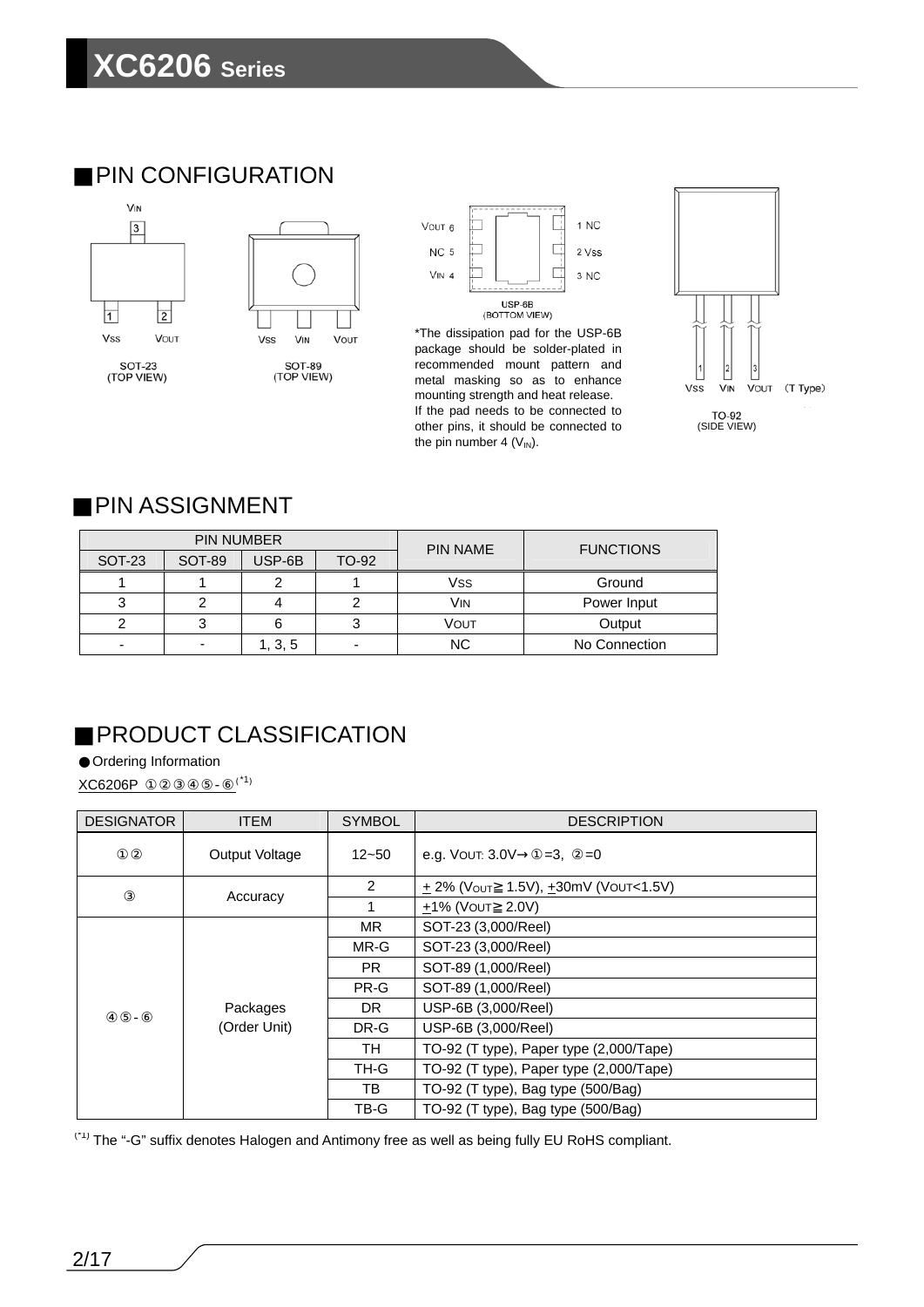## BLOCK DIAGRAM



\*Diodes inside the circuit are an ESD protection diode and a parasitic diode.

## ABSOLUTE MAXIMUM RATINGS

|                          |                                      |               |                            | $Ta = 25^{\circ}C$ |
|--------------------------|--------------------------------------|---------------|----------------------------|--------------------|
| <b>PARAMETER</b>         |                                      | <b>SYMBOL</b> | <b>RATINGS</b>             | <b>UNITS</b>       |
| Input Voltage            |                                      | <b>VIN</b>    | 7.0                        |                    |
| <b>Output Current</b>    |                                      | <b>IOUT</b>   | $500*$                     | mA                 |
| Output Voltage           |                                      | VOUT          | $VSS - 0.3 \sim VIN + 0.3$ |                    |
|                          | <b>SOT-23</b>                        |               | 250                        |                    |
|                          | SOT-89                               | Pd            | 500                        | mW                 |
| <b>Power Dissipation</b> | USP-6B                               |               | 100                        |                    |
|                          | TO-92                                |               | 300                        |                    |
|                          | <b>Operating Ambient Temperature</b> |               | $-40 - + 85$               | $^{\circ}C$        |
| Storage Temperature      |                                      | Tstg          | $-55 - + 125$              | $^{\circ}$ C       |

\* IOUT=Pd / (VIN-VOUT)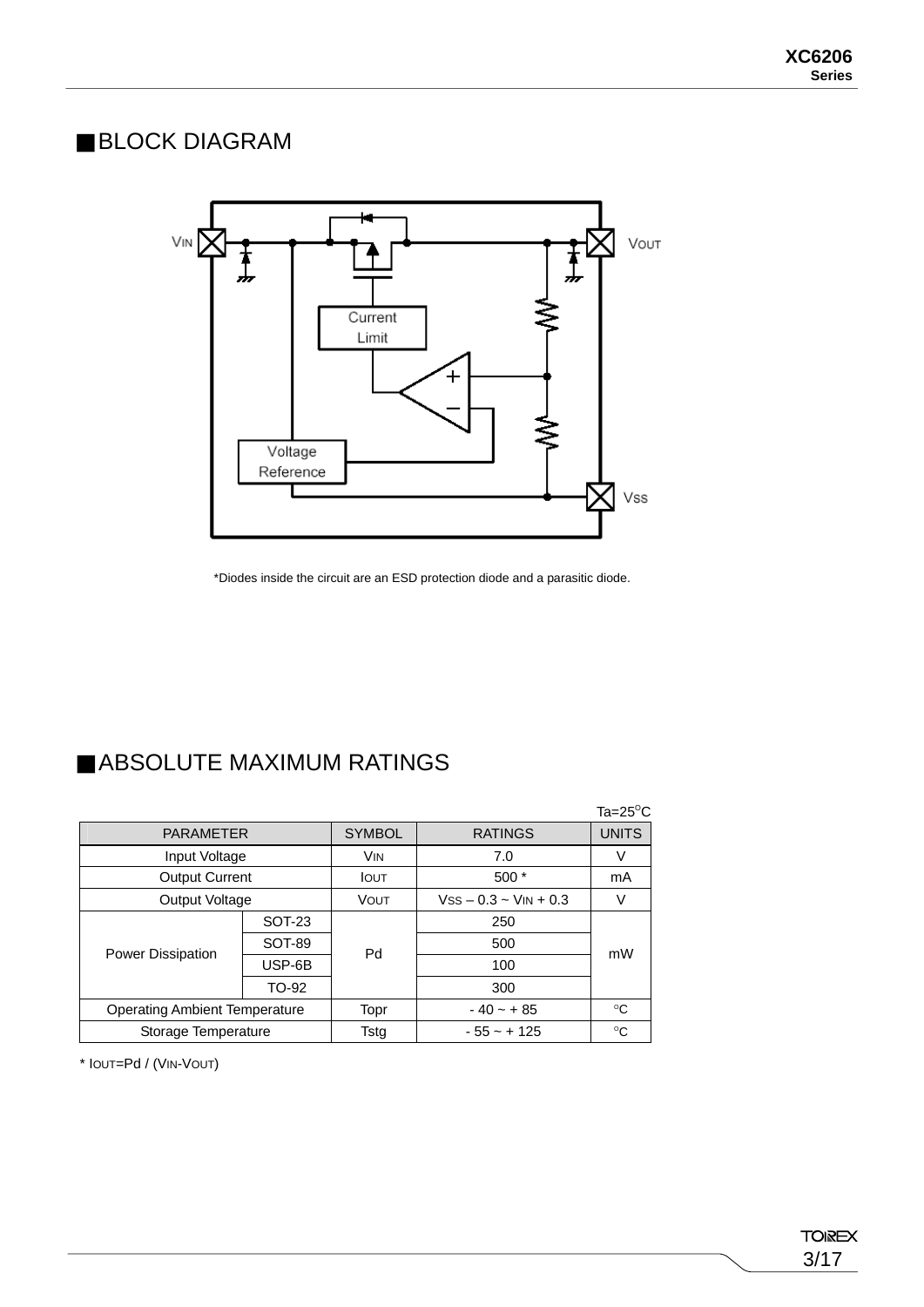## ELECTRICAL CHARACTERISTICS

XC6206P series

| XC6206P series                                   |                                |                                                                                                     |        |                          |                |                      | Ta=25 $\mathrm{^{\circ}C}$ |
|--------------------------------------------------|--------------------------------|-----------------------------------------------------------------------------------------------------|--------|--------------------------|----------------|----------------------|----------------------------|
| <b>PARAMETER</b>                                 | <b>SYMBOL</b>                  | CONDITIONS <sup>(*1)</sup>                                                                          | MIN.   | TYP.                     | MAX.           | <b>UNIT</b><br>S     | <b>CIRCUIT</b>             |
| Output Voltage <sup>(*4)</sup>                   | $VOUT(E)^{(*3)}$               | IOUT=30mA                                                                                           | x 0.98 | $VOUT(T)^{(2)}$<br>$E-1$ | x 1.02         | $\vee$               |                            |
| Maximum Output<br>Current                        | <b>IOUTMAX</b>                 |                                                                                                     | $E-2$  |                          | $\blacksquare$ | mA                   |                            |
| Load Regulation                                  | <b>VOUT</b>                    | 100mA<br>VOUT(T)>1.8V: 1mA<br><b>IOUT</b><br>Voυτ(τ)≤1.8V: 1mA<br><b>I</b> OUT<br>50 <sub>m</sub> A |        |                          | $E-3$          | mV                   |                            |
|                                                  | Vdif1                          | $I$ OUT= $30$ m $A$                                                                                 | ٠      | $E-4$                    |                | mV                   |                            |
| Dropout Voltage <sup>(*5)</sup>                  | Vdif <sub>2</sub>              | VOUT(T)>1.8V: IOUT=100mA<br>VOUT(T)≤1.8V: IOUT=60mA                                                 |        | $E-5$                    |                | mV                   |                            |
| <b>Supply Current</b>                            | <b>IDD</b>                     | $VCE=VIN$                                                                                           | ٠      | 1.0                      | 3.0            | μA                   |                            |
| Line Regulation                                  | <b>VOUT</b><br><b>VIN VOUT</b> | VOUT(T)<4.5V:VOUT(T)+1.0V VIN 6.0V<br>VOUT(T) 24.5V:5.5V VIN 6.0V<br>$I$ OUT= $30$ m $A$            |        | 0.05                     | 0.25           | $\%$ /V              |                            |
| Input Voltage                                    | <b>VIN</b>                     |                                                                                                     | 1.8    | $\overline{\phantom{a}}$ | 6.0            | $\vee$               |                            |
| Output Voltage<br>Temperature<br>Characteristics | <b>VOUT</b><br>Topr VOUT       | IOUT=30mA<br>-40 $^{\circ}$ C Topr 85 $^{\circ}$ C                                                  |        | ±100                     |                | ppm/<br>$^{\circ}$ C |                            |
| <b>Short Circuit</b><br>Current                  | <b>Ishort</b>                  | VIN=VOUT+1.5V, VOUT=VSS                                                                             |        | $E-6$                    |                | mA                   |                            |

NOTE:

 $*$  1 Unless otherwise stated,  $V_{IN} = V_{OUT(T)} + 1.0V$ 

\* 2 VOUT(T) :Nominal voltage

\* 3 VOUT(E) :Effective output voltage (le. The output voltage when "VOUT(T)+1.0V" is provided at the VIN pin while maintaining a certain IOUT value.)

\* 4 For output voltage accuracy, Please refer to E-1 table.

 $*$  5 Vdif = VIN<sub>1</sub> - VOUT<sub>1</sub>

VOUT1 : A voltage equal to 98% of the output voltage whenever an amply stabilized {VOUT(T) + 1.0V} is input with each I<sub>OUT</sub>.

VIN1 : The input voltage when Vout1 appears as input voltage is gradually decreased.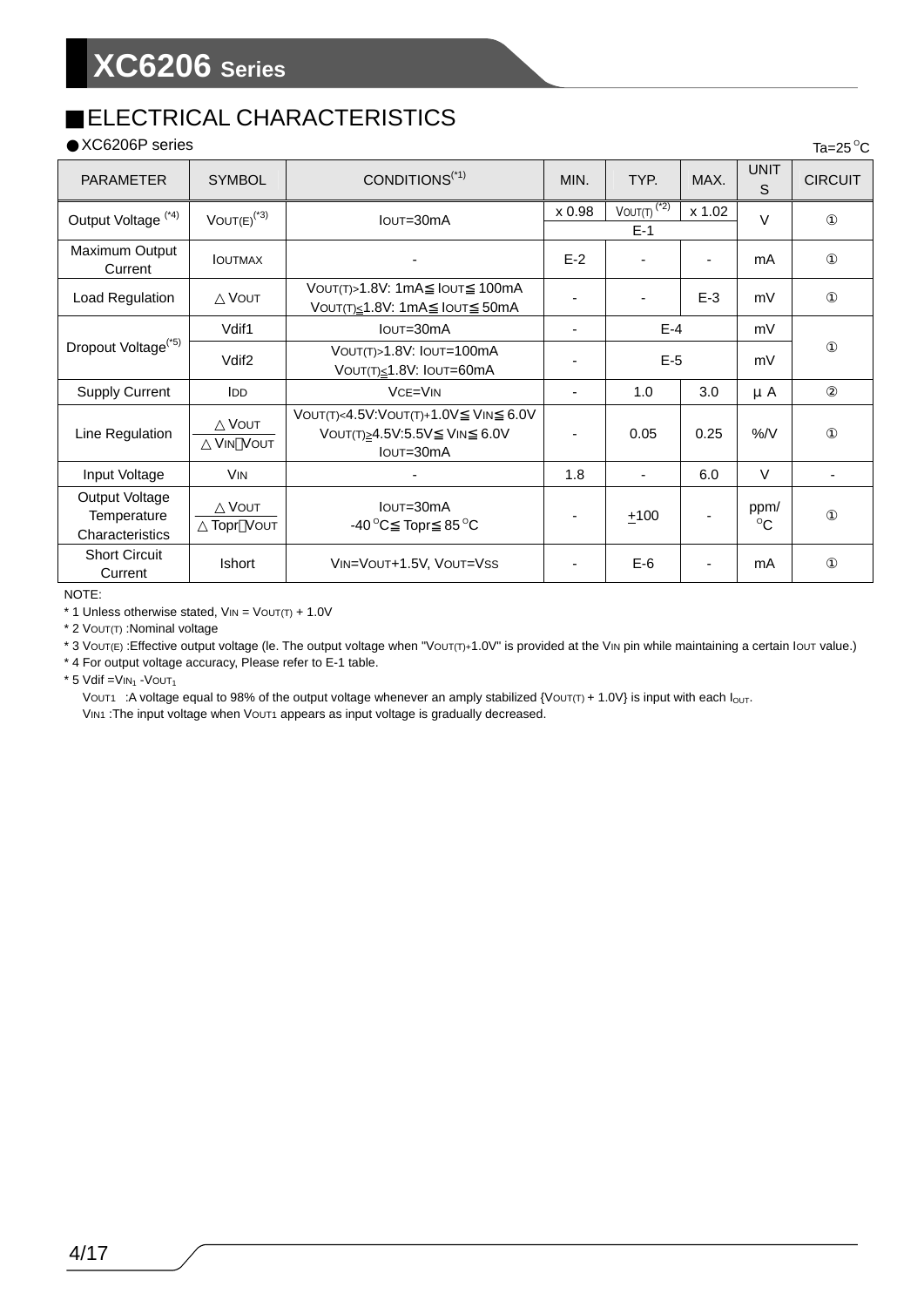## ELECTRICAL CHARACTERISTICS (Continued)

### Electrical Characteristics Chart

|                |                 | $E-1$                 |                |                 | $E-2$               | $E-3$            |      | $E-4$            |      | $E-5$             | $E-6$          |
|----------------|-----------------|-----------------------|----------------|-----------------|---------------------|------------------|------|------------------|------|-------------------|----------------|
| PARAMETER      |                 | <b>OUTPUT VOLTAGE</b> |                |                 | MAX.                | <b>LOAD</b>      |      | <b>DROPOUT</b>   |      | <b>DROPOUT</b>    | <b>SHORT</b>   |
| <b>NOMINAL</b> | 2%              |                       |                | 1%              | <b>OUTPUT</b>       | <b>REGULATIO</b> |      | <b>VOLTAGE 1</b> |      | <b>VOLTAGE 2</b>  | <b>CURRENT</b> |
| <b>VOLTAGE</b> | <b>ACCURACY</b> |                       |                | <b>ACCURACY</b> | <b>CURRENT</b>      | ${\sf N}$        |      |                  |      |                   |                |
|                | VOUT(E) (V)     |                       |                | VOUT(E) (V)     | <b>IOUTMAX</b> (mA) | $\triangle$ VOUT |      | Vdif1            |      | Vdif <sub>2</sub> | Ishort         |
| VOUT(T)        |                 |                       |                |                 |                     | (mV)             |      | (mV)             |      | (mV)              | (mA)           |
|                | MIN.            | MAX.                  | MIN.           | MAX.            | MIN.                | MAX.             | TYP. | MAX.             | TYP. | MAX.              | TYP.           |
| 1.2            | 1.170           | 1.230                 |                |                 |                     |                  | 460  | 760              | 700  | 960               |                |
| 1.3            | 1.270           | 1.330                 |                |                 | 60                  | 40               | 400  | 650              |      |                   | 180            |
| 1.4            | 1.370           | 1.430                 |                |                 |                     |                  | 350  | 590              | 580  | 860               |                |
| 1.5            | 1.470           | 1.530                 |                | Not Available   |                     |                  | 300  | 510              |      |                   |                |
| 1.6            | 1.568           | 1.632                 |                |                 |                     |                  | 250  | 450              | 450  | 810               | 155            |
| 1.7            | 1.666           | 1.734                 |                |                 | 80                  | 45               | 200  | 410              |      |                   |                |
| 1.8            | 1.764           | 1.836                 |                |                 |                     |                  | 150  | 390              |      |                   |                |
| 1.9<br>2.0     | 1.862<br>1.960  | 1.938<br>2.040        |                | 2.020           |                     |                  |      |                  |      | 780               | 130            |
| 2.1            | 2.058           | 2.042                 | 1.980<br>2.079 | 2.121           |                     |                  |      |                  |      |                   |                |
| 2.2            | 2.156           | 2.244                 | 2.178          | 2.222           | 120                 | 50               |      |                  |      |                   |                |
| 2.3            | 2.254           | 2.346                 | 2.277          | 2.323           |                     |                  |      |                  |      |                   |                |
| 2.4            | 2.352           | 2.448                 | 2.376          | 2.424           |                     |                  | 100  | 370              | 350  |                   |                |
| 2.5            | 2.450           | 2.550                 | 2.475          | 2.525           |                     |                  |      |                  |      | 710               |                |
| 2.6            | 2.548           | 2.652                 | 2.574          | 2.626           |                     |                  |      |                  |      |                   |                |
| 2.7            | 2.646           | 2.754                 | 2.673          | 2.727           | 150                 | 55               |      |                  |      |                   |                |
| 2.8            | 2.744           | 2.856                 | 2.772          | 2.828           |                     |                  |      |                  |      |                   |                |
| 2.9            | 2.842           | 2.958                 | 2.871          | 2.929           |                     |                  |      |                  |      |                   |                |
| 3.0            | 2.940           | 3.060                 | 2.970          | 3.030           |                     |                  |      |                  |      |                   |                |
| 3.1            | 3.038           | 3.162                 | 3.069          | 3.131           |                     |                  |      |                  |      |                   |                |
| 3.2            | 3.136           | 3.264                 | 3.168          | 3.232           |                     | 60               |      |                  |      |                   |                |
| 3.3            | 3.234           | 3.366                 | 3.267          | 3.333           |                     |                  |      |                  |      |                   |                |
| 3.4            | 3.332           | 3.468                 | 3.366          | 3.434           |                     |                  |      |                  |      |                   |                |
| 3.5            | 3.430           | 3.570                 | 3.465          | 3.535           | 200                 |                  | 75   | 350              | 250  | 680               |                |
| 3.6            | 3.528           | 3.672                 | 3.564          | 3.636           |                     |                  |      |                  |      |                   |                |
| 3.7            | 3.626           | 3.774                 | 3.663          | 3.737           |                     | 65               |      |                  |      |                   | 100            |
| 3.8            | 3.724           | 3.876                 | 3.762          | 3.838           |                     |                  |      |                  |      |                   |                |
| 3.9            | 3.822           | 3.978                 | 3.861          | 3.939           |                     |                  |      |                  |      |                   |                |
| 4.0            | 3.920           | 4.080                 | 3.960          | 4.040           |                     |                  |      |                  |      |                   |                |
| 4.1            | 4.018           | 4.182                 | 4.059          | 4.141           |                     |                  |      |                  |      |                   |                |
| 4.2            | 4.116           | 4.284                 | 4.158          | 4.242           |                     | 70               |      |                  |      |                   |                |
| 4.3            | 4.214           | 4.386                 | 4.257          | 4.343           |                     |                  |      |                  |      |                   |                |
| 4.4            | 4.312           | 4.488                 | 4.356          | 4.444           |                     |                  | 60   | 320              | 200  | 630               |                |
| 4.5            | 4.410           | 4.590                 | 4.455          | 4.545           | 250                 |                  |      |                  |      |                   |                |
| 4.6            | 4.508           | 4.692                 | 4.554          | 4.646           |                     |                  |      |                  |      |                   |                |
| 4.7            | 4.606           | 4.794                 | 4.653          | 4.747           |                     | 75               |      |                  |      |                   |                |
| 4.8            | 4.704           | 4.896                 | 4.752          | 4.848           |                     |                  |      |                  |      |                   |                |
| 4.9            | 4.802           | 4.998                 | 4.851          | 4.949           |                     |                  |      |                  |      |                   |                |
| 5.0            | 4.900           | 5.100                 | 4.950          | 5.050           |                     | 80               | 50   | 290              | 175  | 600               |                |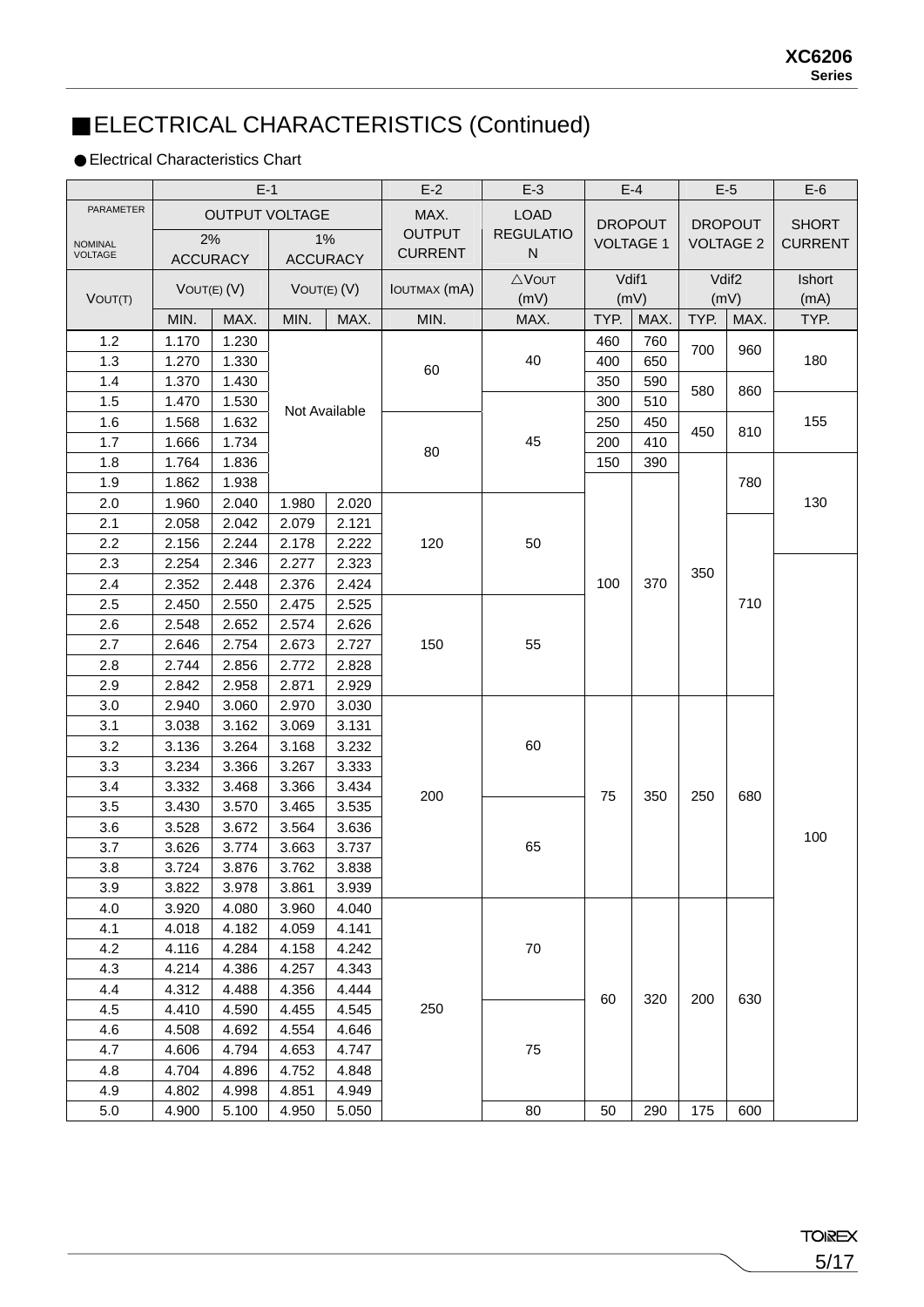## **XC6206 Series**

## TEST CIRCUITS

Circuit



Circuit

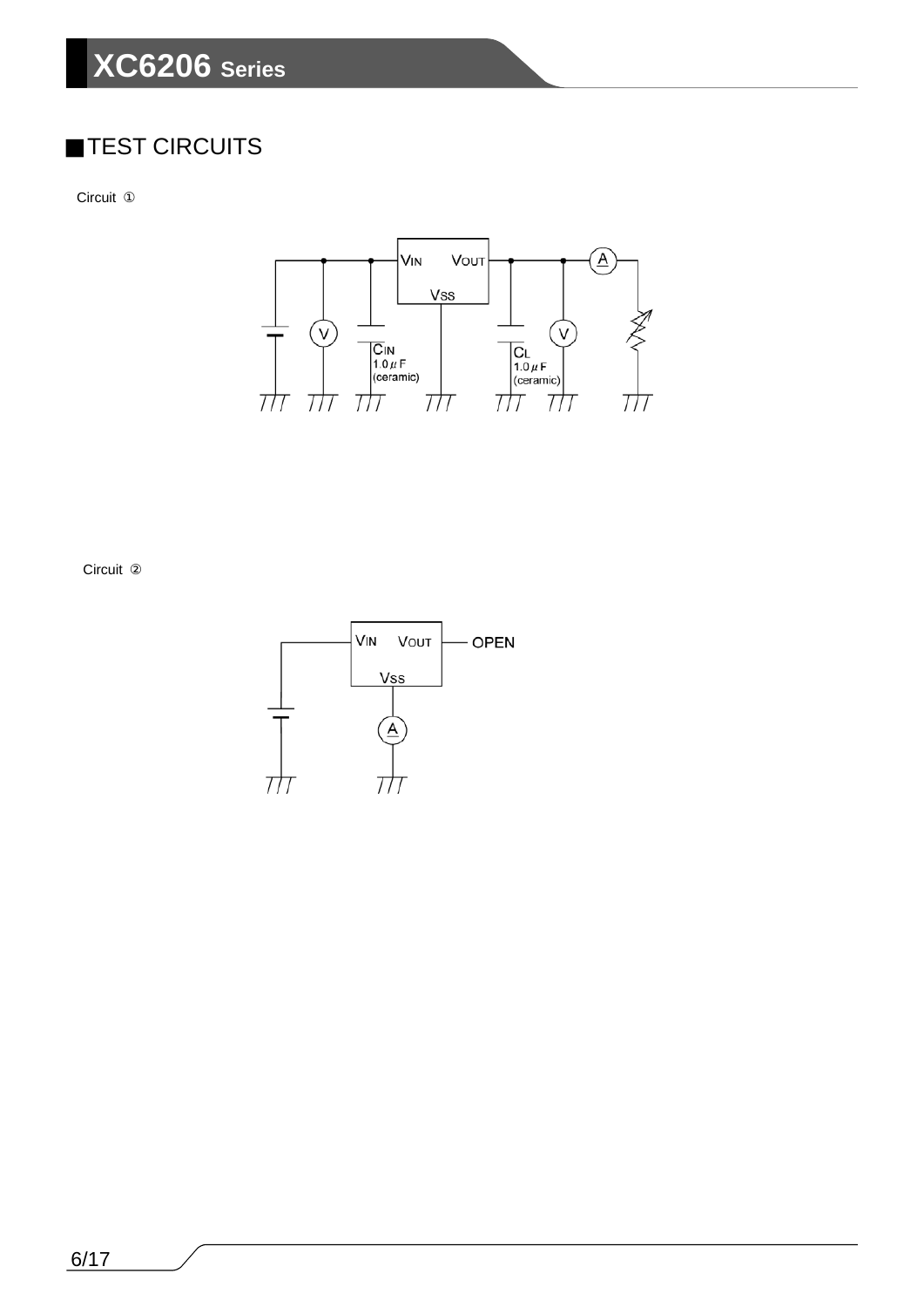## TYPICAL PERFORMANCE CHARACTERISTICS

### (1) Output Voltage vs. Output Current







### (2) Current Limit













**TOIREX** 7/17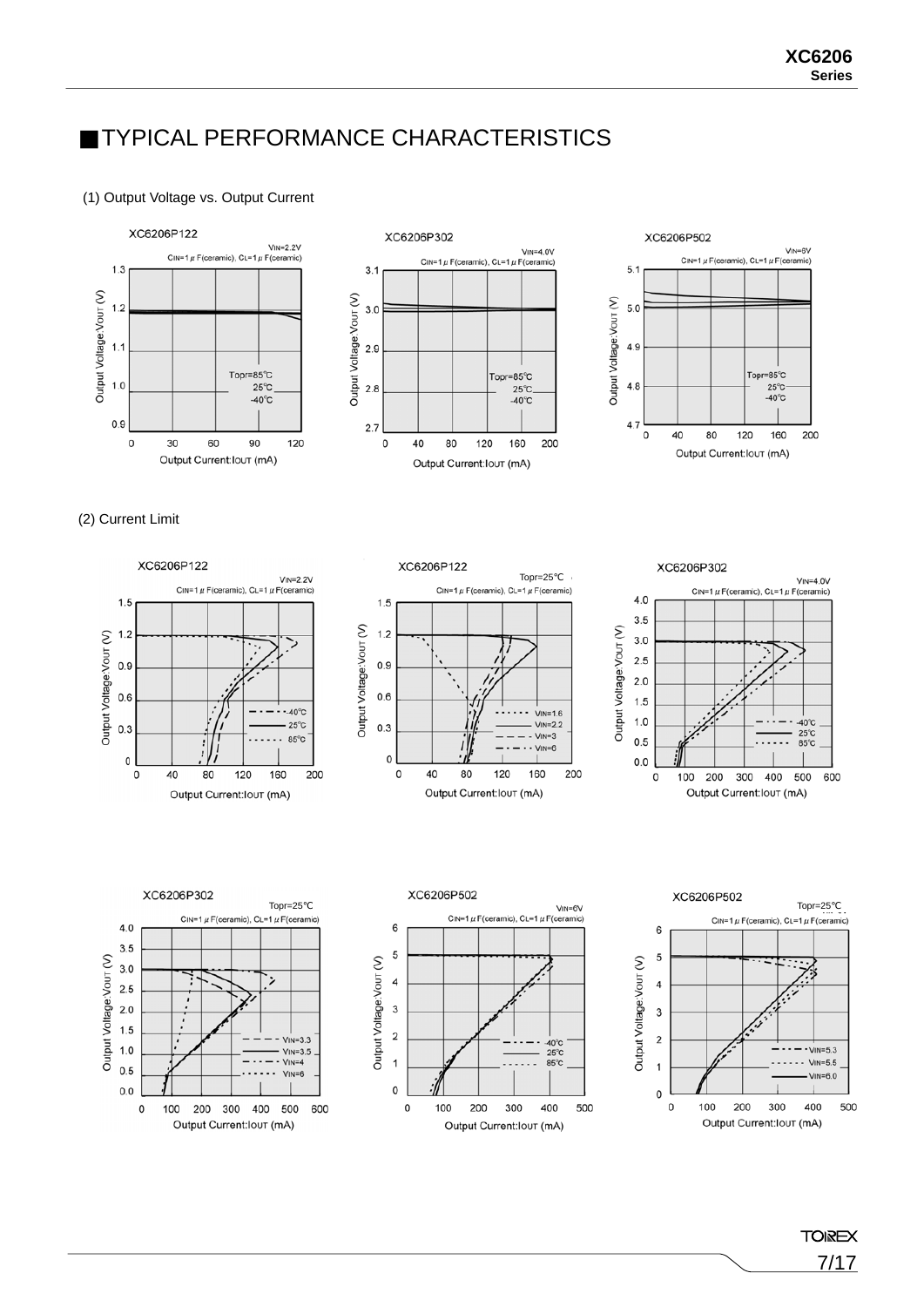### (3) Output Voltage vs. Input Voltage







XC6206P302 Topr=25°C CIN=1  $\mu$  F(ceramic), CL=1  $\mu$  F(ceramic)  $3.20$ ◯<br>
502 3.10<br>
502 3.00<br>
502 90 .<br>IOUT=1mA  $=40mA$  $=100mA$ 2.80

 $\sqrt{4}$ 

5

Input Voltage: VIN (V)

6

3





### (4) Dropout Voltage vs. Output Current





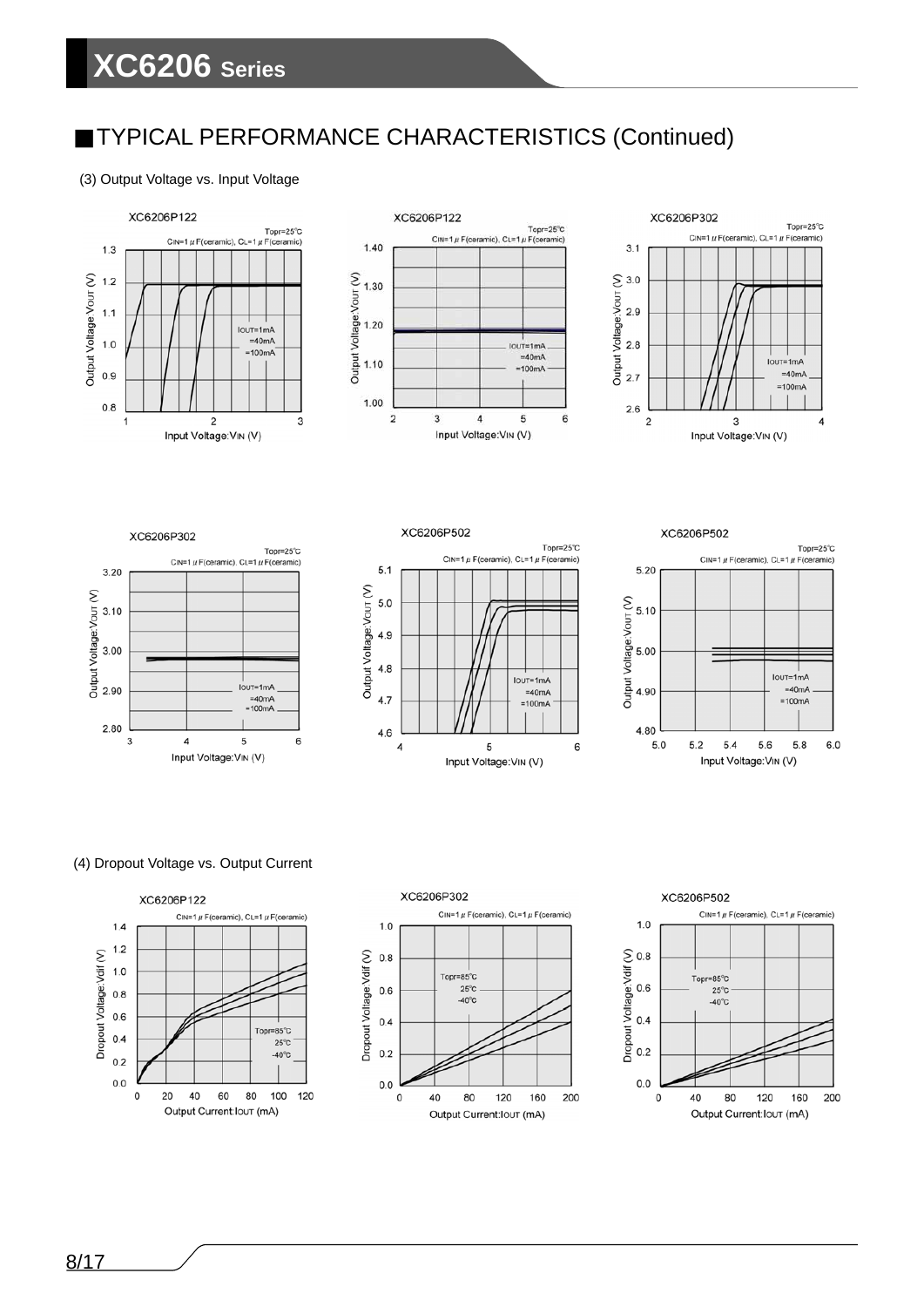### (5) Supply Current vs. Input Voltage



### (6) Output Voltage vs. Ambient Temperature



**TOIREX** 9/17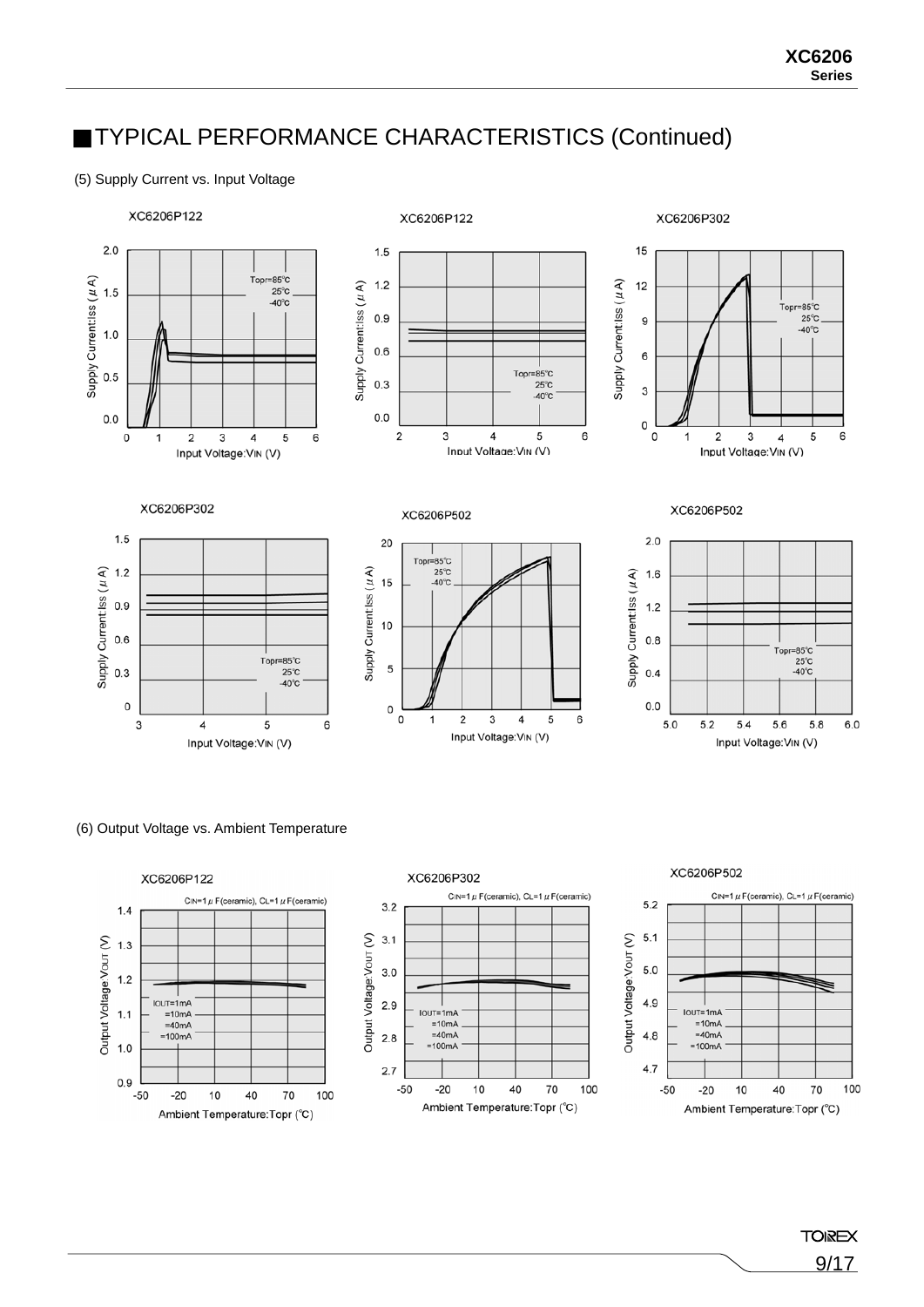## **XC6206 Series**

## TYPICAL PERFORMANCE CHARACTERISTICS (Continued)

### (7) Output Voltage vs. Ambient Temperature



(8) Input Transient Response 1

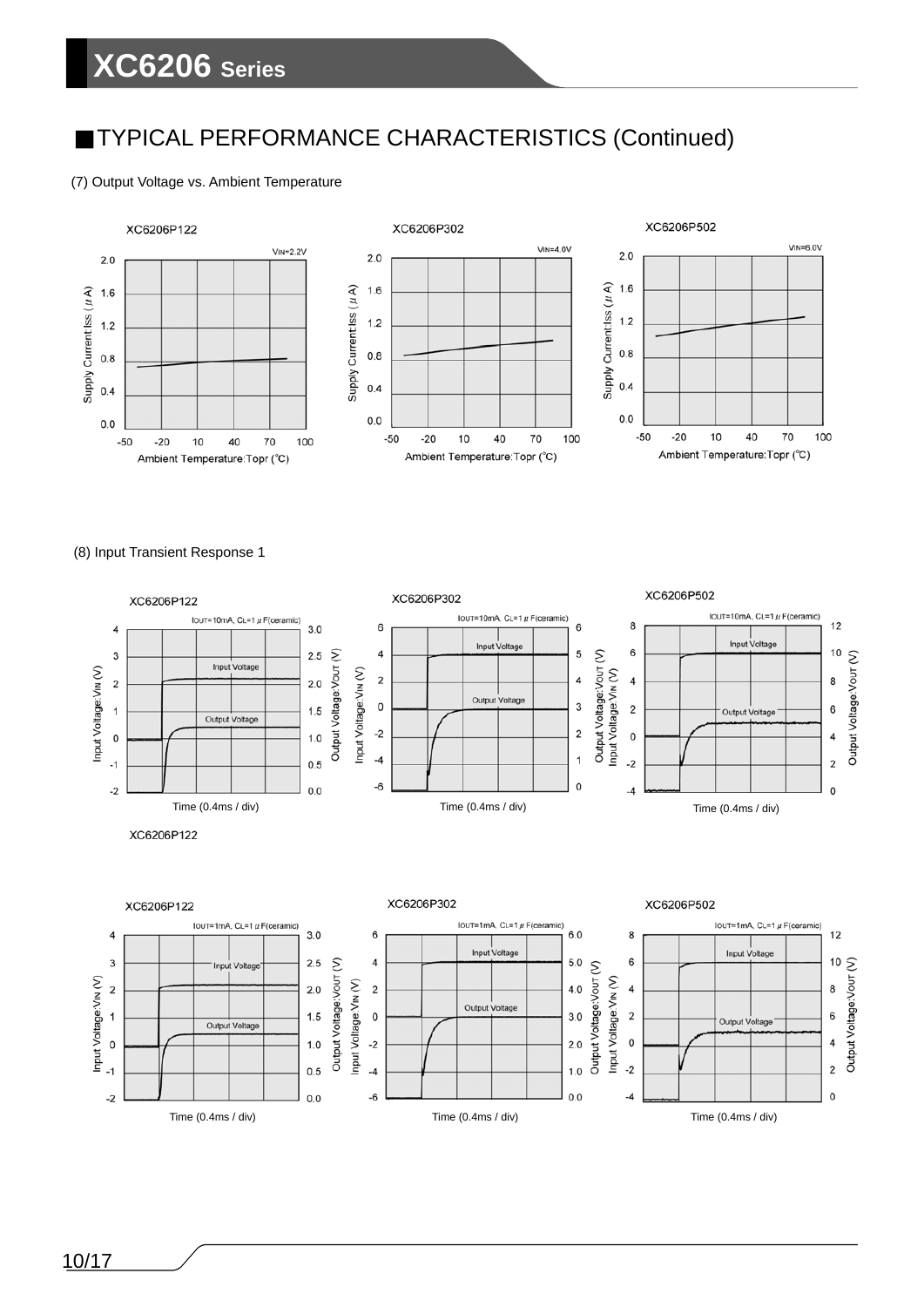### (9) Input Transient Response 2





### (10) Load Transient Response

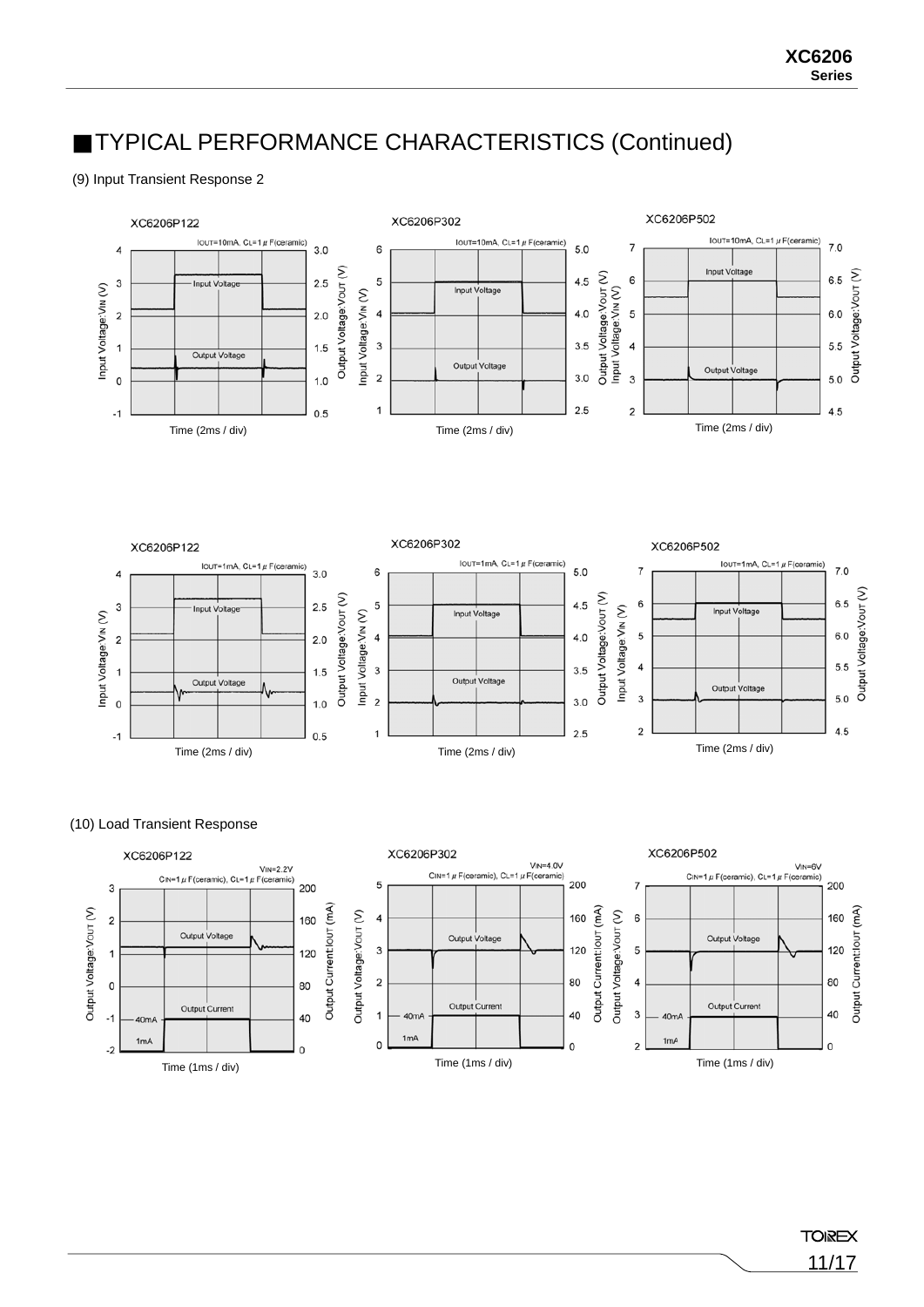### (11) Ripple Rejection Rate











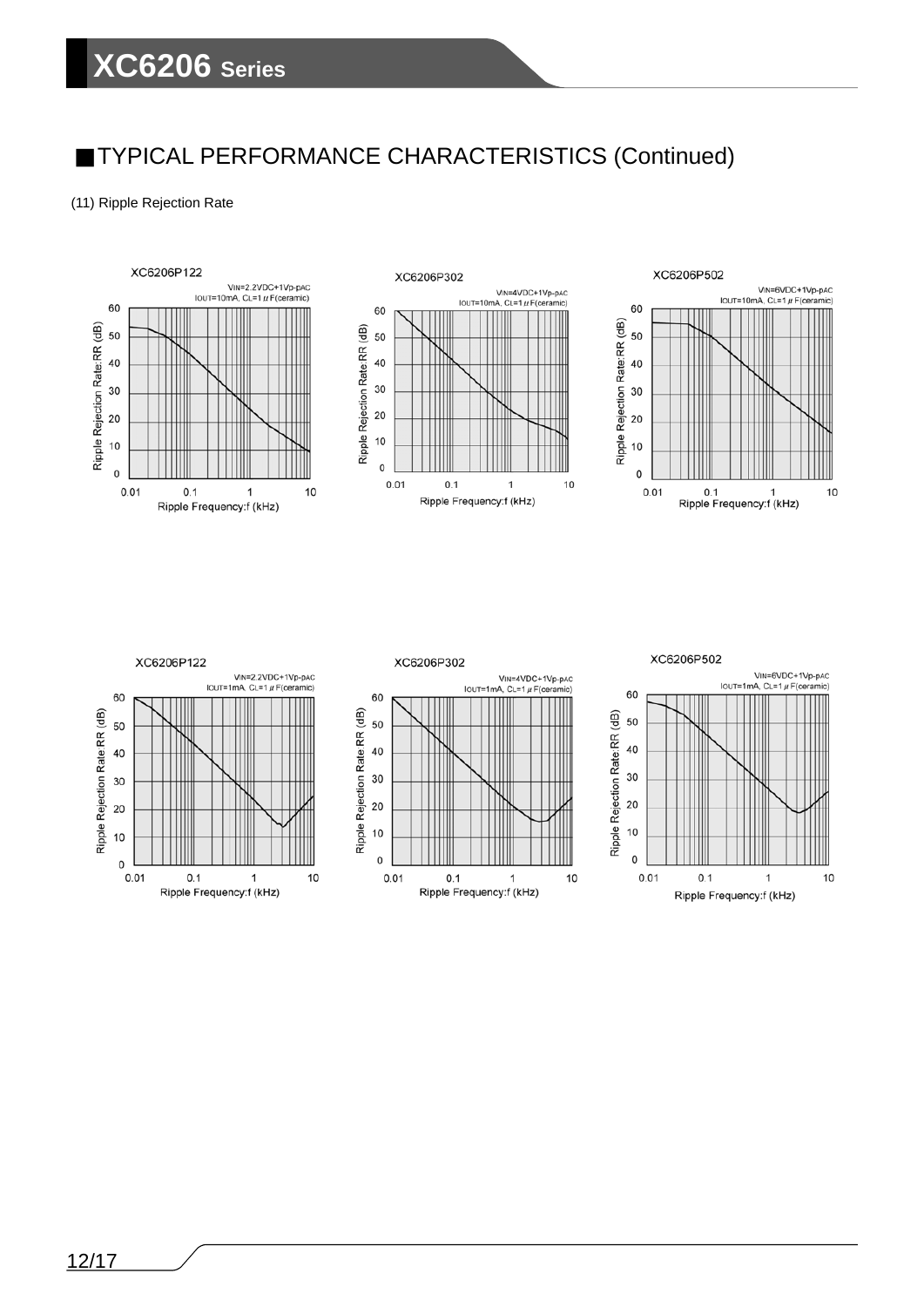## PACKAGING INFORMATION

### SOT-23 SOT-89

### Unit : mm Unit : mm





೪  $7 + 0.$ e

 $0.1 \pm 0.03$ 

| 6|

 $\frac{5}{3}$ 

4  $\frac{1}{20.05}$  0. 5 $\pm$ 0.0  $1.6 \pm 0.05$ 



 $1.0 \pm 0.05$ 

 $0.25 + 0.05$ 





Unit : mm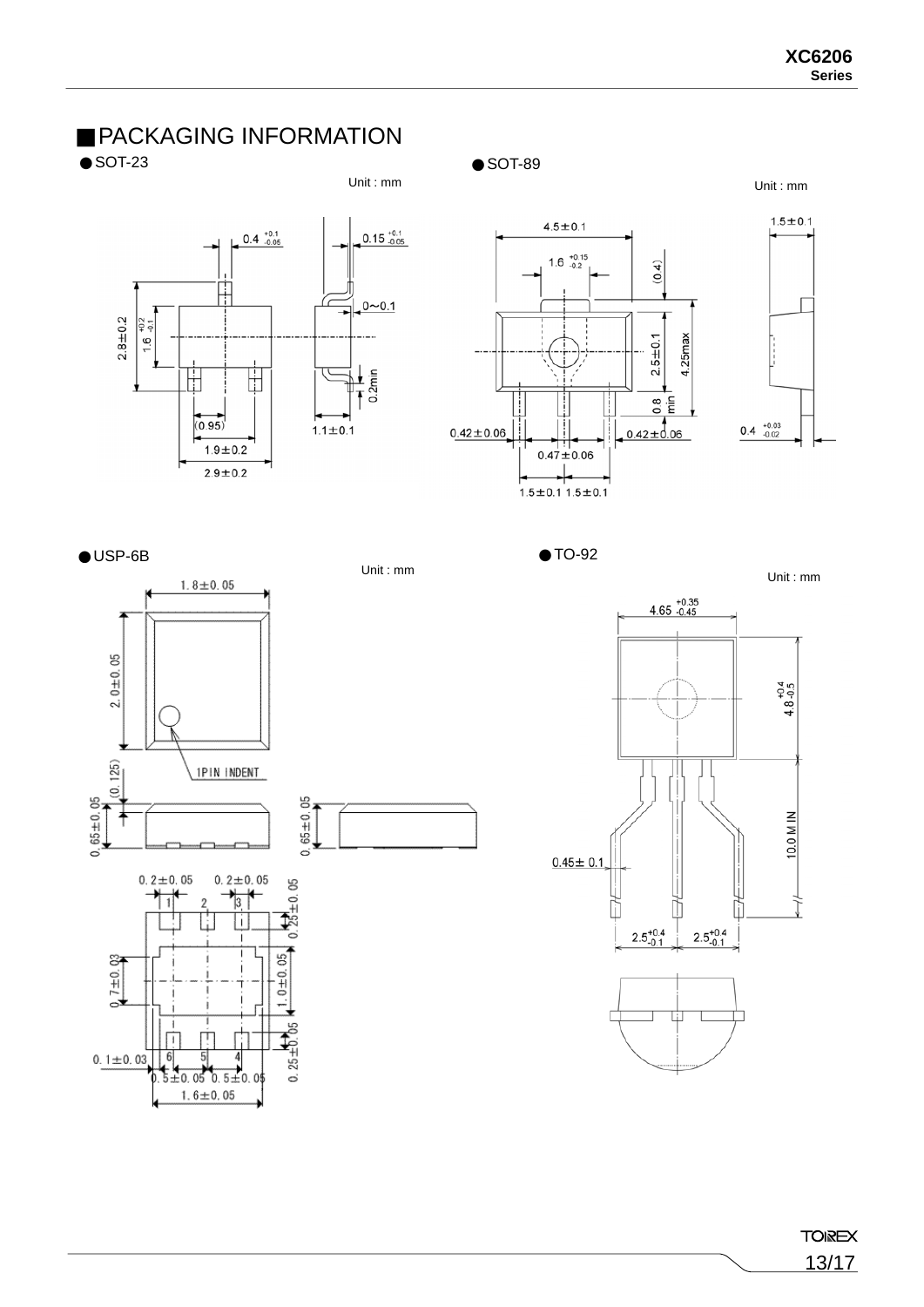## PACKAGING INFORMATION (Continued)





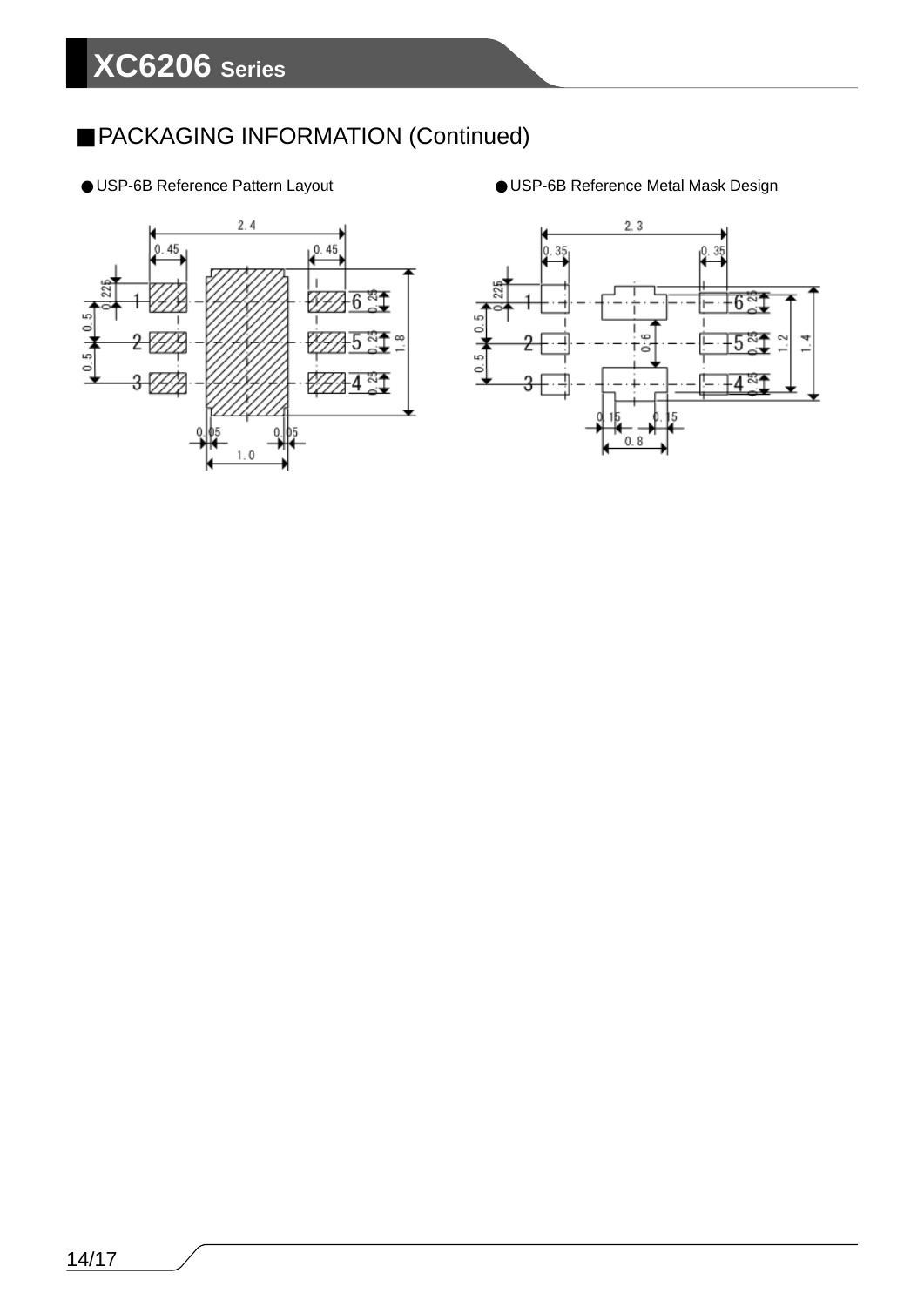## MARKING RULE

SOT-23, SOT-89



SOT-89 (TOP VIEW) represents product number

| MARK | <b>PRODUCT SERIES</b> |
|------|-----------------------|
|      | XC6206P*****          |

represents 3 pins regulator

| <b>MARK</b>             | <b>PRODUCT SERIES</b>   |              |
|-------------------------|-------------------------|--------------|
| VOLTAGE $0.1 \sim 3.0V$ | VOLTAGE $3.1 \sim 6.0V$ |              |
|                         |                         | XC6206P***** |

### represents output voltage

| . op. oooo ou.pu. . oa.go |                    |     |                              |   |                           |     |   |
|---------------------------|--------------------|-----|------------------------------|---|---------------------------|-----|---|
| <b>MARK</b>               | <b>VOLTAGE (V)</b> |     | <b>MARK</b>                  |   | <b>OUTPUT VOLTAGE (V)</b> |     |   |
| 0                         | -                  | 3.1 | $\overline{\phantom{a}}$     | F | 1.6                       | 4.6 |   |
| 1                         |                    | 3.2 | $\overline{\phantom{0}}$     | н | 1.7                       | 4.7 |   |
| $\overline{c}$            |                    | 3.3 | $\overline{\phantom{0}}$     | Κ | 1.8                       | 4.8 |   |
| 3                         | -                  | 3.4 | -                            | L | 1.9                       | 4.9 | - |
| $\overline{4}$            | -                  | 3.5 | $\overline{\phantom{0}}$     | M | 2.0                       | 5.0 |   |
| 5                         | -                  | 3.6 | $\overline{\phantom{0}}$     | N | 2.1                       | -   |   |
| 6                         | -                  | 3.7 | $\overline{\phantom{0}}$     | P | 2.2                       | -   |   |
| $\overline{7}$            |                    | 3.8 | -                            | R | 2.3                       | -   |   |
| 8                         |                    | 3.9 | $\qquad \qquad \blacksquare$ | S | 2.4                       |     |   |
| 9                         |                    | 4.0 | -                            | T | 2.5                       | -   |   |
| A                         |                    | 4.1 | -                            | U | 2.6                       | ٠   |   |
| B                         | 1.2                | 4.2 | $\overline{\phantom{0}}$     | V | 2.7                       | -   |   |
| С                         | 1.3                | 4.3 | -                            | X | 2.8                       | -   |   |
| D                         | 1.4                | 4.4 | -                            | Y | 2.9                       | -   | ٠ |
| E                         | 1.5                | 4.5 | -                            | Z | 3.0                       | -   | - |

represents production lot number

0 to 9, A to Z, and inverted 0 to 9, A to Z repeated. (G, I, J, O, Q, W excepted.)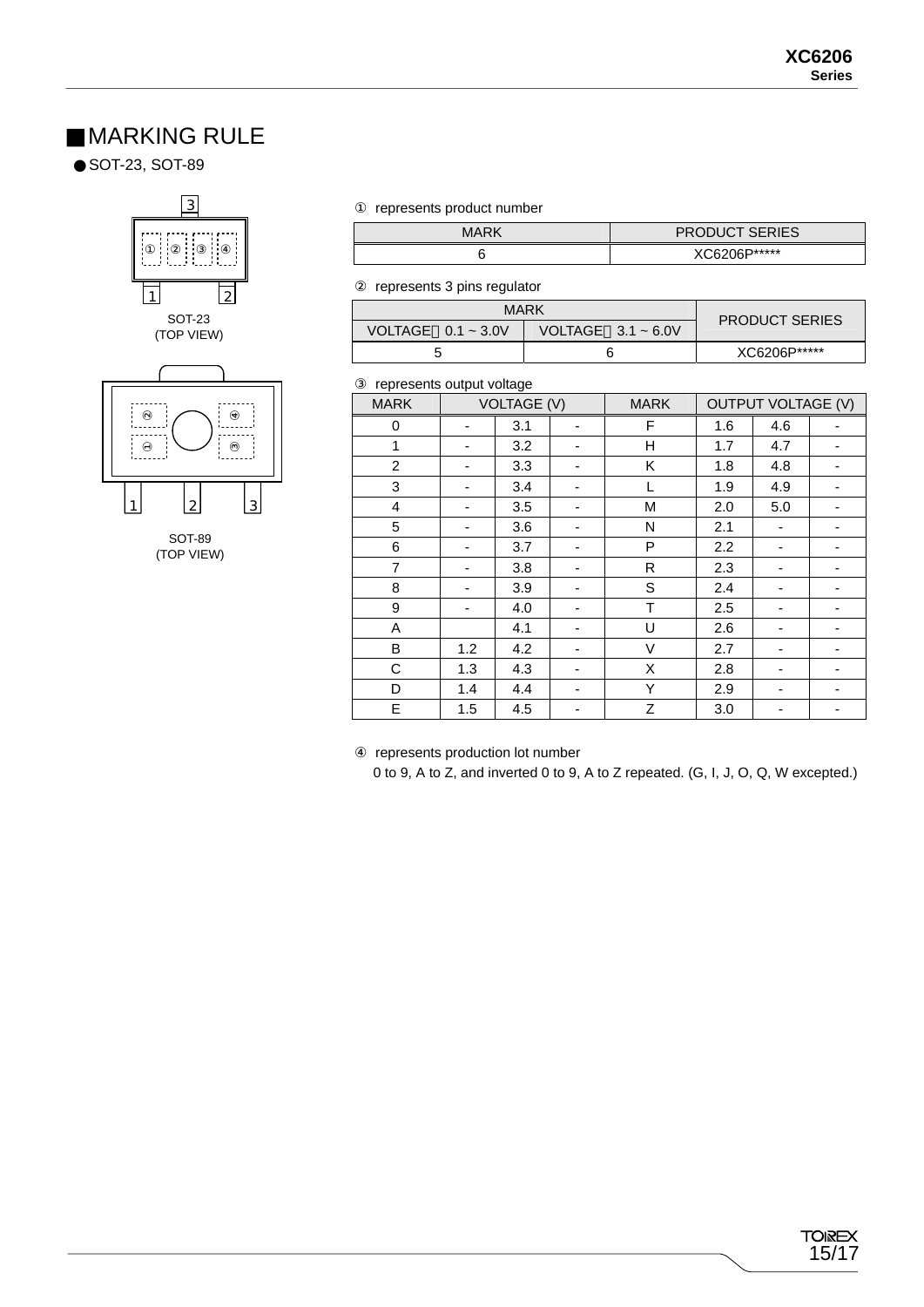## MARKING RULE (Continued)

### USP-6B



| represents product number |                       |              |  |  |  |
|---------------------------|-----------------------|--------------|--|--|--|
| <b>MARK</b>               | <b>PRODUCT SERIES</b> |              |  |  |  |
|                           |                       |              |  |  |  |
|                           |                       | XC6206P***D* |  |  |  |

represents 3 pins regulator

| <b>MARK</b> | <b>PRODUCT SERIES</b> |
|-------------|-----------------------|
|             | XC6206P***D*          |

### represents output voltage

| <b>MARK</b> | OUTPUT VOLTAGE(V) | <b>PRODUCT SERIES</b> |
|-------------|-------------------|-----------------------|
|             |                   |                       |
|             | 3.3               | XC6206P33*D*          |
| ∽           | 5.0               | XC6206P50*D*          |

represents production lot number

0 to 9, A to Z repeated. (G, I, J, O, Q, W excluded)

\*No character inversion used.

### TO-92



### represents type of regulator

| MARK | <b>PRODUCT SERIES</b> |
|------|-----------------------|
|      | XC6206P*****          |

### represents output voltage

| <b>MARK</b> |  |             | <b>PRODUCT SERIES</b> |
|-------------|--|-------------|-----------------------|
|             |  | VOLTAGE (V) |                       |
| ว<br>ື      |  | 3.3         | XC6206P33***          |
| 5           |  |             | XC6206P50***          |

### represents output voltage accuracy

| MARK | OUTPUT VOLTAGE ACCURACY | <b>PRODUCT SERIES</b> |
|------|-------------------------|-----------------------|
|      | $+1\%$                  | XC6206P**1**          |
|      | $±2\%$                  | XC6206P**2**          |

### represents least significant digit of the production year

| <b>MARK</b> | <b>PRODUCTION YEAR</b> |
|-------------|------------------------|
| ັ           | 2003                   |
|             | 2004                   |

represents production lot number

0 to 9, A to Z repeated. (G, I, J, O, Q, W excluded)

\*No character inversion used.